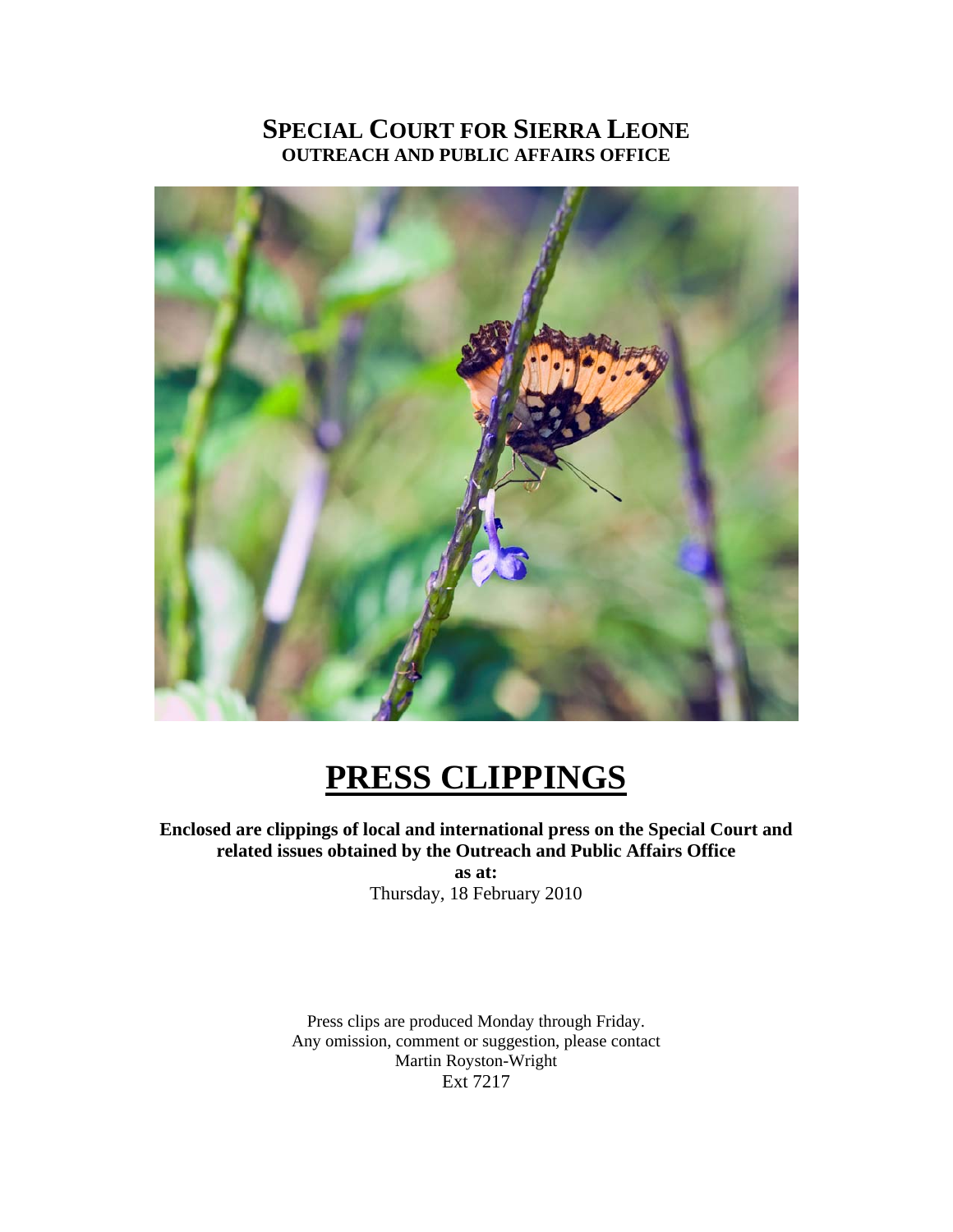| <b>International News</b>                                                         |             |
|-----------------------------------------------------------------------------------|-------------|
| Charles Taylor Dismisses ECOMOG Commander's Allegations/ Charles Taylor Trial.org | Pages 3-4   |
| Report from The Hague / BBC World Service Trust                                   | Page 5      |
| 'Covert Account' Helped Taylor Evade UN Arms Embargo / Daily Observer             | Pages 6-7   |
| UNMIL Public Information Office Media Summary / UNMIL                             | Pages 8-11  |
| <b>ICC Prosecutor Arrives in Guinea for Massacre Probe</b> / Agence France Presse | Page 12     |
| Another Day, Another Crisis / News24                                              | Pages 13-14 |
| Millions of Landmines Still Scattered Across Cambodia / Agence France Presse      | Page 15     |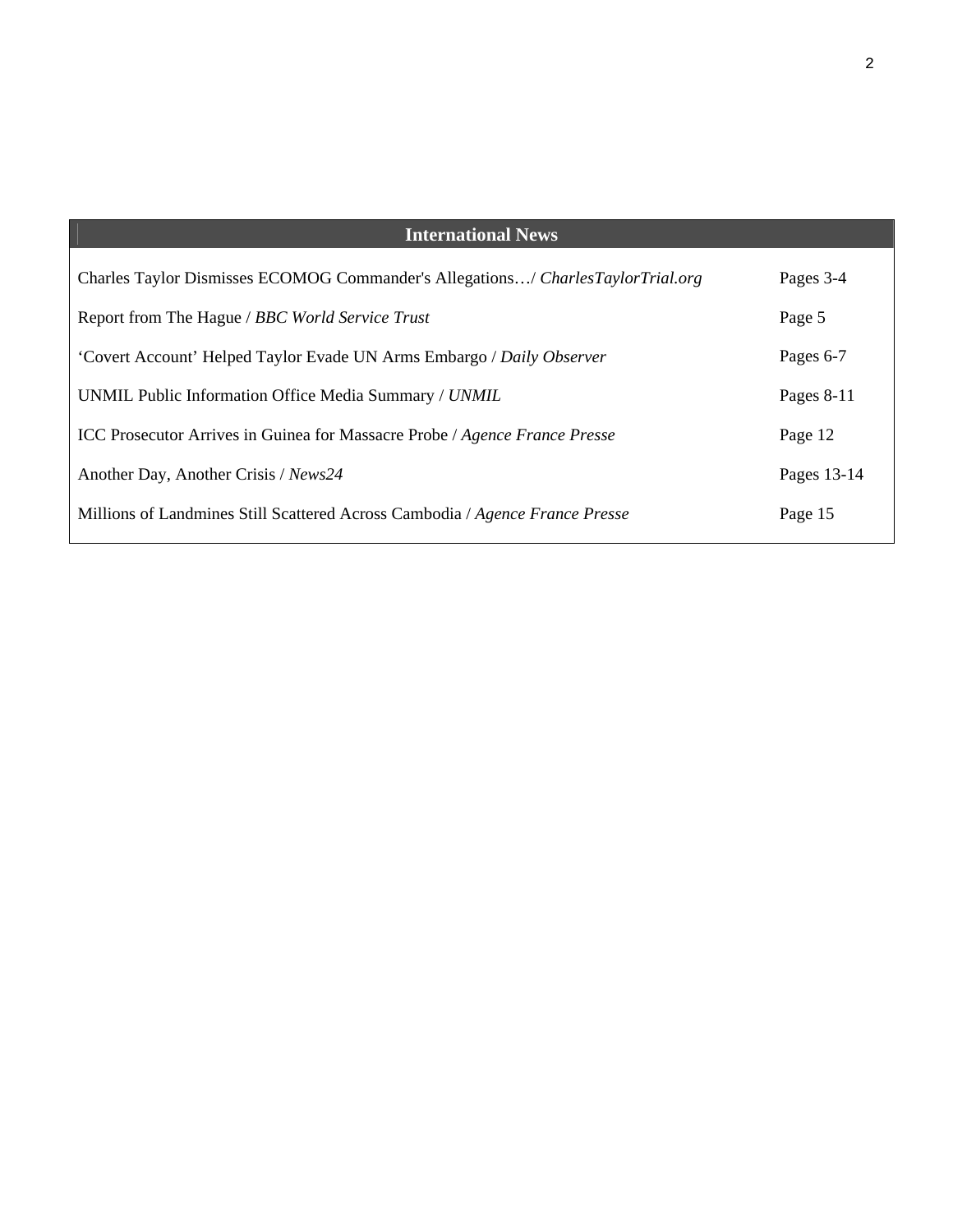#### CharlesTaylorTrial.org (The Hague) Wednesday, 17 February 2010

#### **Liberia: Charles Taylor Dismisses ECOMOG Commander's Allegations As "Nonsense"**

Alpha Sesay

Claims that Charles Taylor secretly smuggled arms and ammunitions into Liberia in 1997 without informing the West African peacekeepers were dismissed as "nonsense" today by the former Liberian president in his trial in The Hague.

During cross-examination, prosecutors had raised allegations of Mr. Taylor's involvement in arms smuggling in Liberia, pointing to a book written by Nigerian General Victor Malu — the head of West African peacekeeping forces in Liberia during Mr. Taylor's presidency. In his book, General Malu reportedly claimed that in 1997, Mr. Taylor secretly smuggled arms and ammunition from South Africa through the Free Port of Monrovia without informing Economic Community of West African States Monitoring Group (ECOMOG) peacekeepers. The former ECOMOG commander said that before his forces were alerted, Mr. Taylor had removed the arms and ammunition from the Free Port. As Mr. Taylor continued his re-examination today, Mr. Taylor dismissed the allegations as nonsense.

"Since ECOMOG arrived in Liberia in 1990, they maintained full control of the Free Port of Monrovia. So to say at this particular time that arms are being brought into the Free Port, the Navy of ECOMOG is based there," Mr. Taylor told the Special Court for Sierra Leone.

"Even through my presidency, ECOMOG was deployed fully in Monrovia and its environs by this time. So this is total nonsense that someone could have brought a shipload of arms into the Free Port, the Navy of Nigeria is running this port, it's totally, totally crazy here, it's not possible."

Asked whether General Malu had confronted him with intelligence that shiploads of arms and ammunition had been brought to Liberia through the Free Port, Mr. Taylor responded that "never, so help me God, never, Malu never discussed this with me."

Prosecutors have alleged that even with an ECOMOG presence in Liberia and with the West African country under a United Nations arms embargo, Mr. Taylor smuggled arms and ammunition into the country. These arms, prosecutors say, were then sent to Revolutionary United Front (RUF) rebels in Sierra Leone, a rebel group that Mr. Taylor is alleged to have provided support to during the 11-years conflict in Sierra Leone.

While maintaining that his country did not have arms to supply rebel forces in Sierra Leone, Mr. Taylor has admitted that at some point in his presidency, he secretly bought arms and ammunition solely for the purpose of fighting rebel forces which were threatening to unseat his government in Liberia.

Also in his re-examination today, the former Liberian president dismissed General Malu's accounts that during Mr. Taylor's rebel days, he had acquired about 20 armored personnel carriers, four tanks, tons of artillery and anti-aircraft rifles for use in 'Operation Octopus' — a 1992 operation by Mr. Taylor's rebel forces to capture the Liberian capital, Monrovia.

Mr. Taylor maintained that during the entire period of the Liberian conflict, his National Patriotic Front of Liberia (NPFL) rebel group never had access to armored personnel carriers, tanks and anti-aircraft rifles.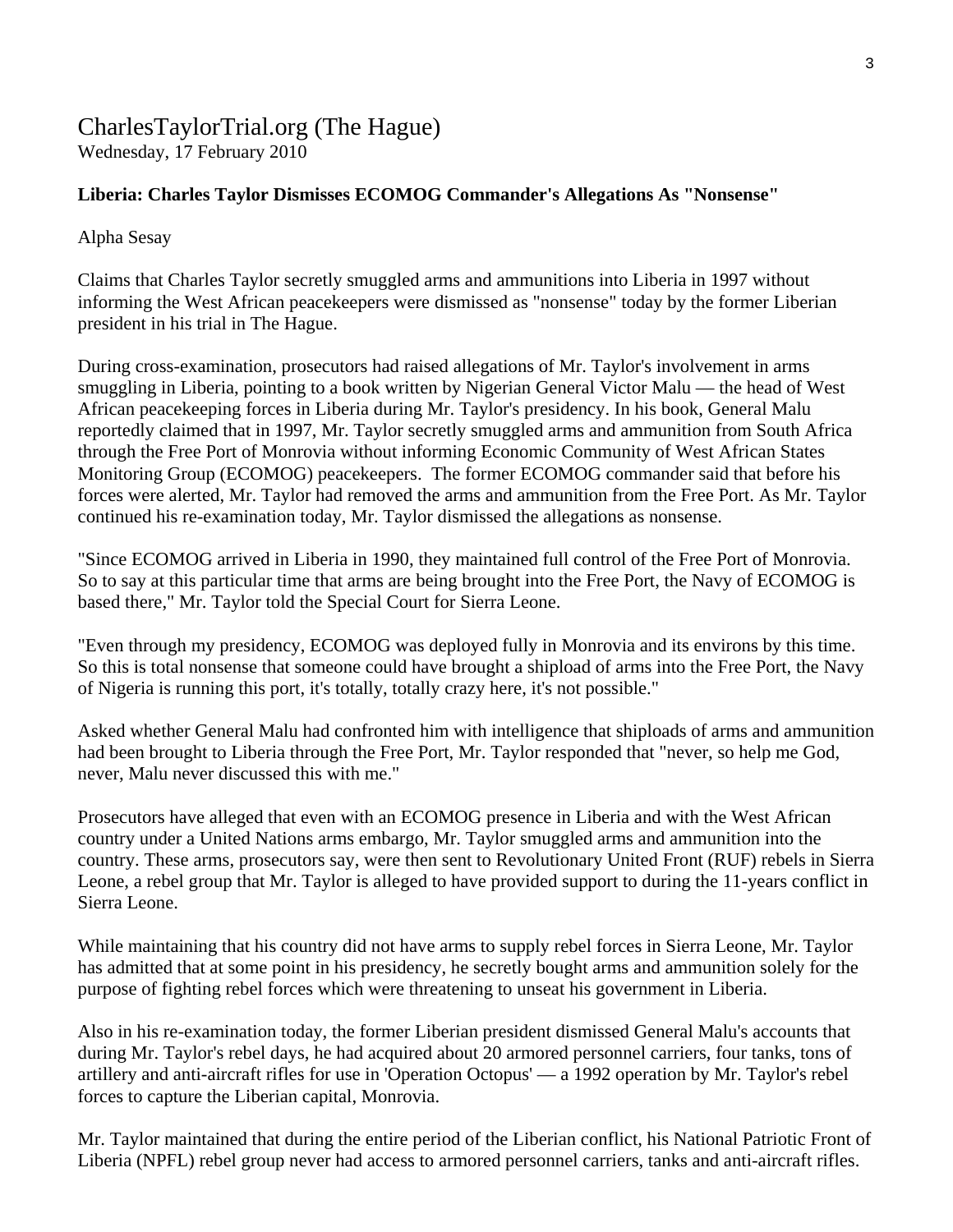He explained that Operation Octopus was a military operation which was aimed at capturing Monrovia and bringing the Liberian conflict to an end.

Mr. Taylor, who has previously testified that he had several disagreements with General Malu, today told the court that when he was elected as president of Liberia in 1997, he called for the replacement of the Nigerian General. Referring to General Malu as "abrasive" and "rude," Mr. Taylor added that ECOMOG soldiers were not loved by the Liberian people.

"Liberian citizens complained seriously about the treatment that ECOMOG meted out to ordinary citizens. At check points, they would beat the people, they would take away their items, I mean, they were wild," Mr Taylor said. "And I was the person that always talked about the sovereign rights of Liberians in their country, unruly behaviors on the part of ECOMOG troops — Liberians were really, really angry," he said.

In his re-examination, Mr. Taylor has been seeking to clarify certain issues that were raised during his cross-examination by the prosecution. His defense counsel, Courtenay Griffiths today informed the court that Mr. Taylor's re-examination will likely be concluded by tomorrow. If that happens, both prosecution and defense will tender several documents to be admitted in evidence and then Mr. Taylor's witnesses will start testifying in his defense immediately after.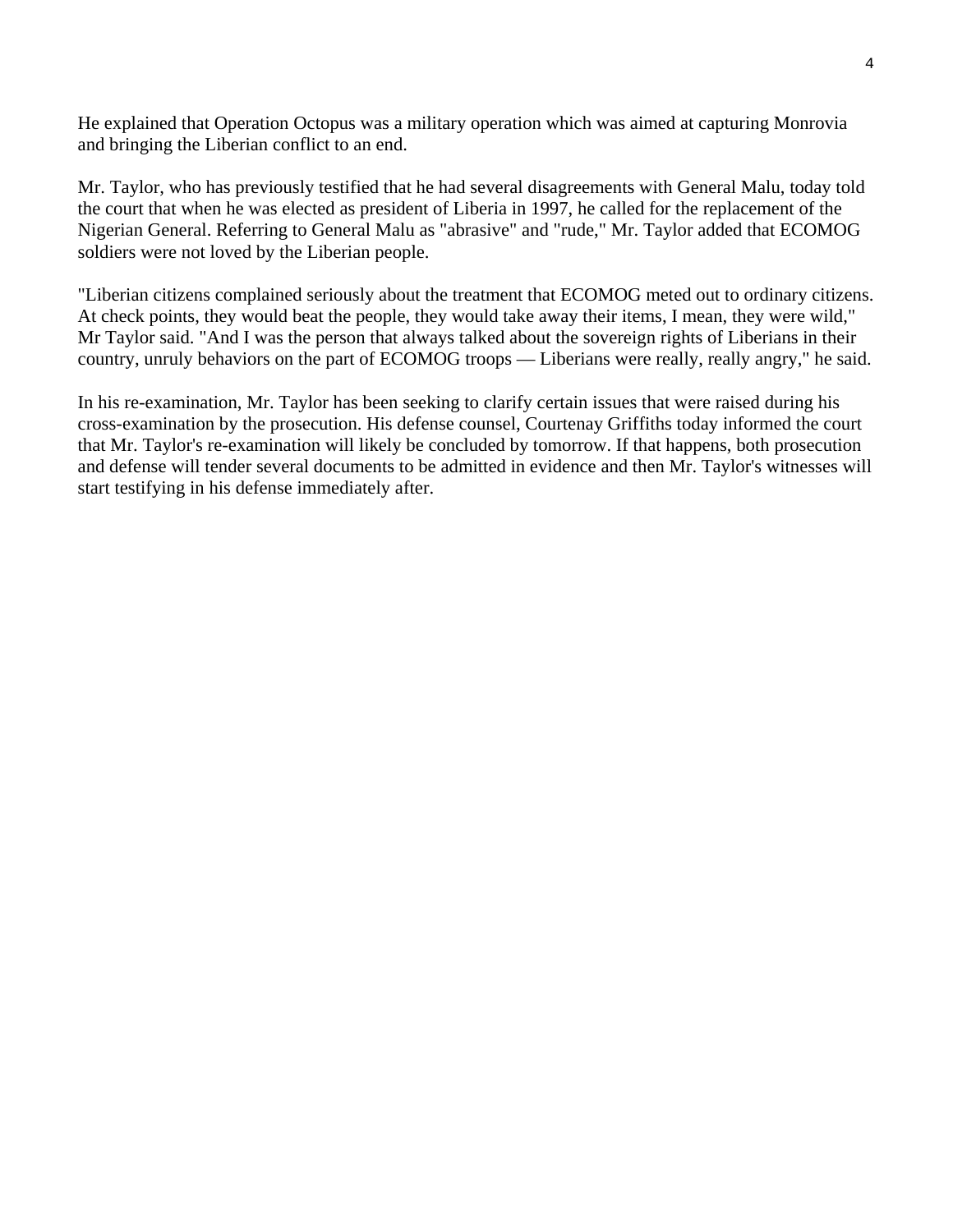## **B B C** WORLD SERVICE TRUST

Wednesday, 17 February 2010

John Kollie

#### NEWS ITEM

*A Former Commander of the West African Peace Keeping Force, ECOMOG, General Victor Malu, in a book entitled ECOMOG- A Sub-regional Experience In Conflict Resolution, Management and Peacekeeping, Liberia, accused Mr. Taylor of smuggling arms into Liberia in 1997. General Malu also accused Mr. Taylor of amassing huge quantity of arms and ammunition as well as mercenaries in 1992 to launch the infamous Operation Octopus in Monrovia. Mr. Taylor denied the allegations and described the ECOMOG Forces as being rude. John Kollie transcribes reports for the BBC World Service Trust…* 

In his book, for West African ECOMOG General Malu accused Mr. Taylor of smuggling a consignment of arms and ammunition from South Africa into Liberia in 1997. General Malu said the Former Liberian President brought the arms and ammunition through the Free Port of Monrovia without informing the Peacekeepers.

The Former ECOMOG Commander further stated that Mr. Taylor quickly removed the smuggled arms and ammunition from the Free Port before ECOMOG was alerted.Continuing his re-direct examination, Mr. Taylor strongly denied General Malu's allegation.

General Malu further accused Mr. Taylor of mobilizing 70-thousand fighters to launch Operation Octopus in Monrovia. The ECOMOG Commander also alleged that Mr. Taylor then a rebel leader acquired 20 armour personnel carriers, four tanks, tons of artillery pieces as well as anti-aircraft raffles for the operation.

Mr. Taylor told the court that Operation Octopus was a military operation intended to take over Monrovia, and bring the Liberian Civil War to an end.He said there was nothing factual about the ECOMOG's account. But Lead Defence Law Courtenay Griffiths pressed Mr. Taylor about arms.

The Former Liberian Leader said after his election as President, he called for the replacement of General Malu.Mr. Taylor told the court that General Malu was what he called very abrasive or rude. He also said ECOMOG Solders were not loved by the Liberian People.

According to Lead Defence Lawyer Courtenay Griffiths, Mr. Taylor's re-direct Examination is likely end on tomorrow, Thursday. In a court of law, re-direct examination takes place after the cross-examination of a witness has been completed.

During re-direct, the Lawyer of the witness is given an opportunity to clarify the testimony of that witness, in an attempt to minimize potential damage.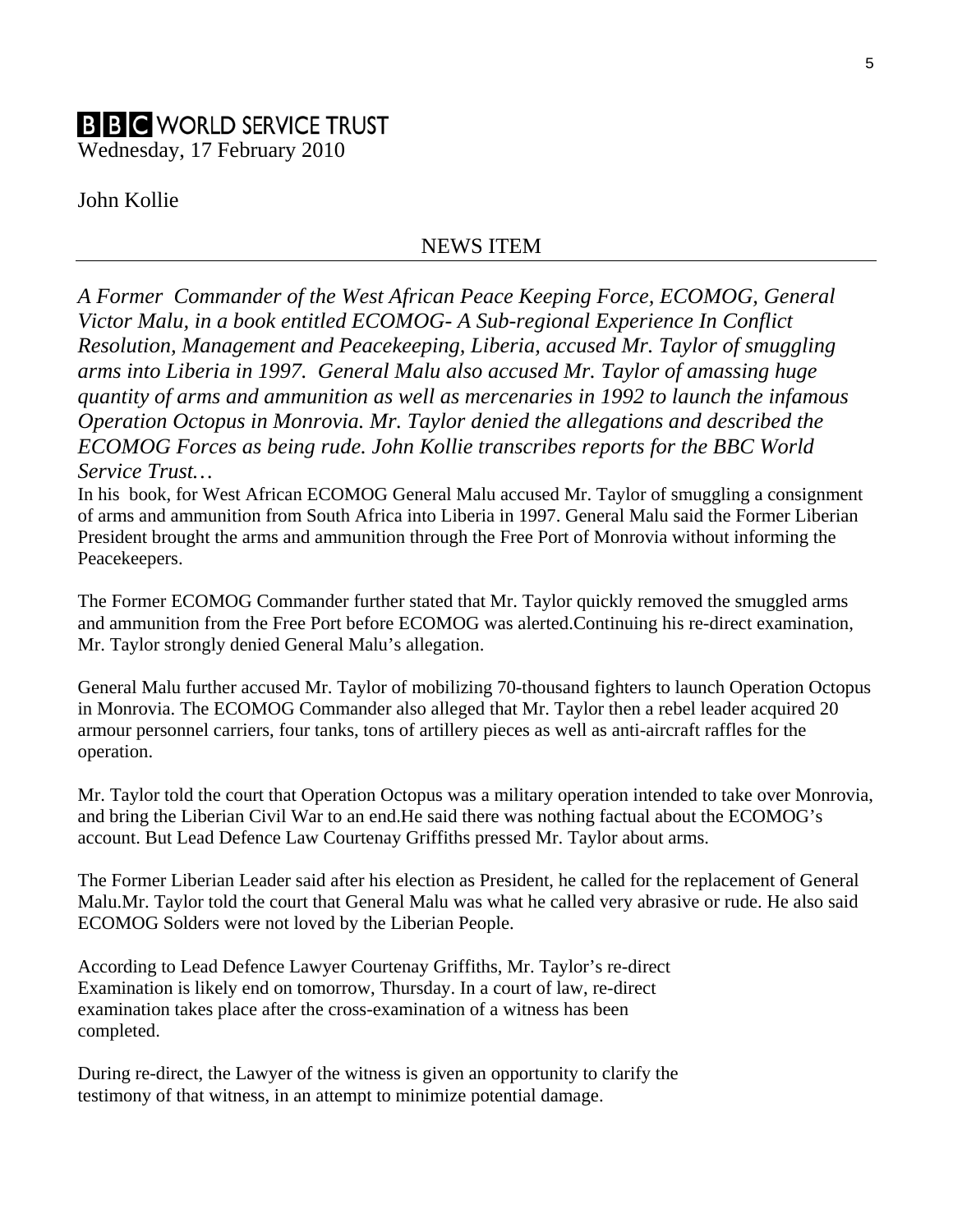## Daily Observer (Liberia)

Wednesday, 17 February 2010

#### **'Covert Account' Helped Taylor Evade UN Arms Embargo**



*Accused former warlord and president, Charles Taylor He Explains During Re-Examination* 

THE HAGUE – Former Liberian president, Charles Taylor, has described how he evaded a United Nations arms embargo by funneling millions of dollars through a secret personal bank account to buy arms and ammunition in an effort to defeat rebels threatening to oust his government.

Taylor made the disclosure when his trial for war crimes continued in

The Netherlands on Monday, February 15.

"The largest disbursement from this account went to arms and ammunition," Taylor said, asserting that the purchase was necessary to fight against Liberians United for Reconciliation and Development (LURD) rebels, since his country was under a United Nations arms embargo.

The bank account, opened in his name at the Liberian Bank for Development and Investment (LBDI) in 1999 and into which millions of US dollars were deposited during his time as president, was a major focus for prosecutors' cross-examination of the former warlord.

Prosecutors have alleged that the money in this account was not used for official purposes but instead provided a way for Taylor to divert money away from state coffers in order to enrich himself. Taylor had dismissed the claim during his cross-examination, and today his defense team helped give him the opportunity to explain the existence of this account during his re-examination.

He said that the Liberian legislature authorized him to open the secret account in his name, and that it was used both for arms supplies and for other purposes benefiting the Liberian government.

"This account is a covert account opened by the government of Liberia at this time. It had to be opened in my name," Taylor said.

"The largest disbursement from this account went to arms and ammunition. Out of this account, we paid salaries for special units, the ATU [Anti-Terrorist Unit] was paid, the SSS [Special Security Services] was paid, and various presidential projects in dealing with goodwill within that period were paid out of this account. These are the four categories that we paid out of this account," the former president explained.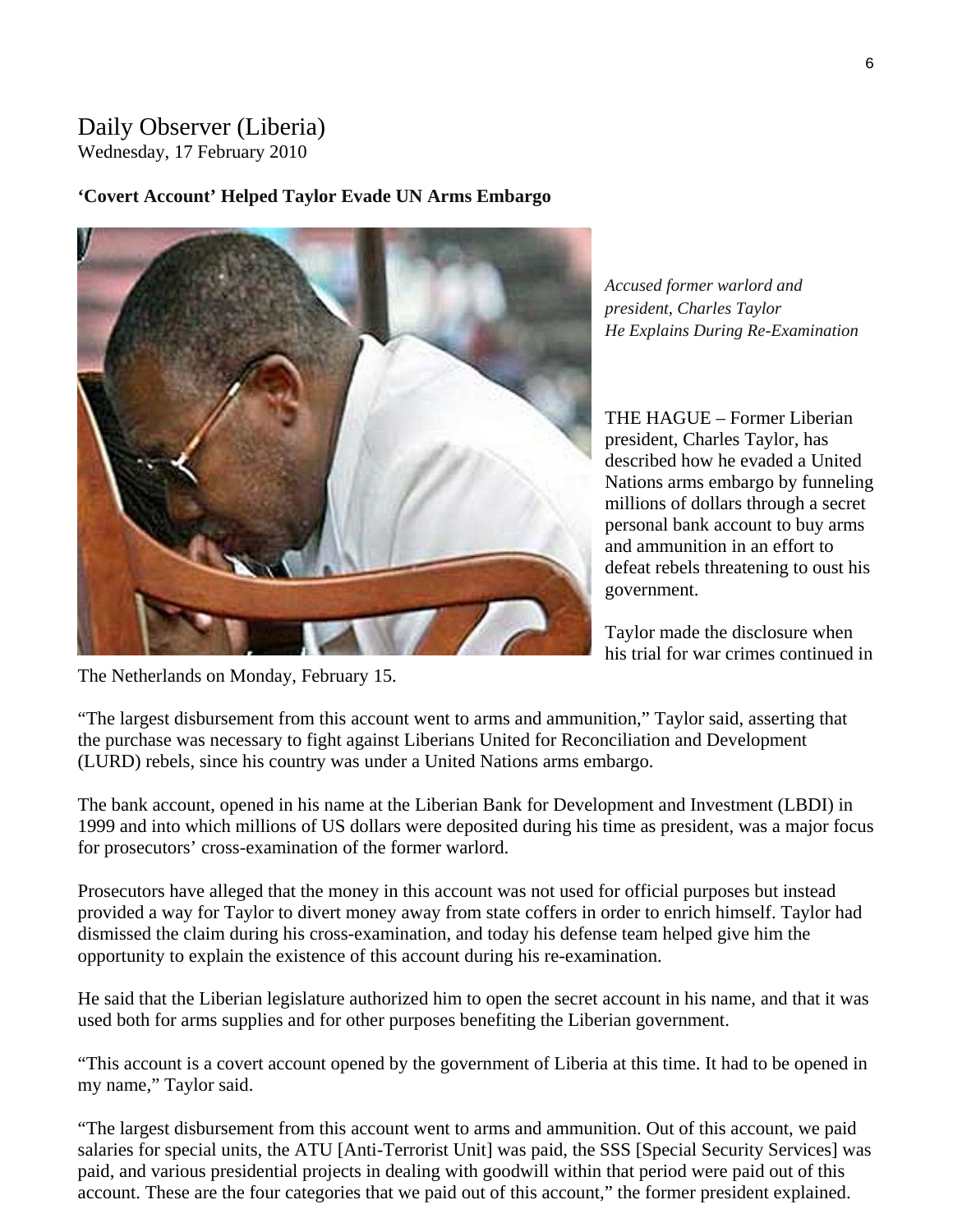He also told the judges that his former defense minister, Daniel Chea, had been wrong when he told the American-based Public Broadcasting Service (PBS) television series, *Frontline World*, during a May 2005 interview, that the disarmament process in Liberia in 1995 was a fiasco.

"I fully disagree with Mr. Chea to say that that was a fiasco; I totally disagree. The United Nations, ECOWAS [Economic Community of West African States], the African Union, all of the observers said that the disarmament, while it was not total – in fact no disarmament can be total – the statement used during that period, there was substantial disarmament sufficient to carry out the elections, and so for him to say that it was a fiasco is total nonsense," Taylor asserte.

In the May 2005 interview, Chea told *Frontline World* that Taylor had disappointed the people of Liberia because he opened too many fronts that he could not contain. In Monday's re-examination, Taylor dismissed the assertion as 'untrue'.

The accused former president, on trial for war crimes in The Hague, concluded his cross-examination by prosecutors on February 6, 2008. He is now responding to questions from his lawyers in a second direct examination.

The former Liberian president is on trial for his alleged support to Revolutionary United Front (RUF) rebels, who waged an 11-year rebel war on the people of Sierra Leone. He has denied all allegations against him, saying that his association with the RUF rebels was purely for peaceful purposes in the neighboring West African country.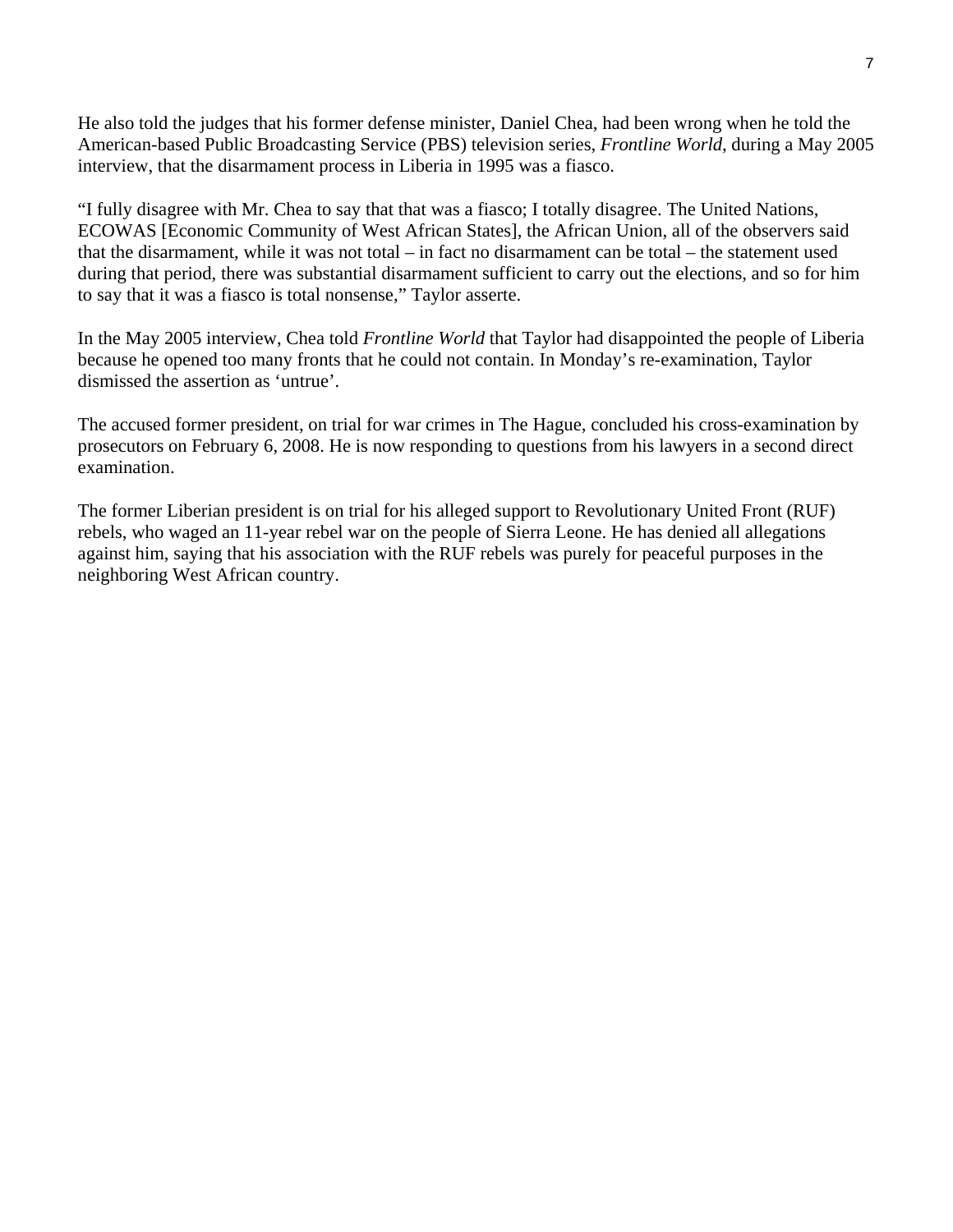

United Nations Mission in Liberia (UNMIL)

#### **UNMIL Public Information Office Media Summary 17 February 2010**

*[The media summaries and press clips do not necessarily represent the views of UNMIL.]* 

#### **International Clips on Liberia**

## **Liberia: Expose Unpunished Sex Violence, Says UN**

Wednesday, 17 February 2010, 11:25 am

Press Release: United Nations

The United Nations is urging media practitioners in Liberia to play a major role in creating public awareness about gender-based violence, one of the most frequently committed serious crimes in the country, as part of a wider UN push in West Africa to increase media spotlight on sexual violence. "It is at the local level where they have a cardinal and direct bearing on influencing listeners to stop settling in their homes rape and other issues related to Sexual and Gender-based Violence," said Henrietta Mensa-Bonsu, Deputy Special Representative of the Secretary-General (DSRSG) for the Rule of Law, at a ceremony marking the first anniversary of the Association of Journalists against Sexual and Gender-based Violence (SGBV), on 12 February in the capital city, Monrovia. Under the theme of "Together We Will Report Gender-Based Violence", Ms. Mensa-Bonsu commended the Association of Journalists for "taking a strong stand against the scourge of sexual and gender-based violence" and for taking the message of eradicating SGBV in Liberia on radio, television and even onto campuses.

### **International Clips on West Africa Guinea**

### **Guinea soldiers join expanded transitional government**

CONAKRY, Feb 17 (Reuters) - Guinea has expanded its transitional government, adding two soldiers accused of serious rights abuses and three more civilians to a team meant to lead the top bauxite producer to elections by mid-2010. The nomination of two leading members of the military junta that has ruled Guinea since late 2008 is seen as a move aimed at keeping the military involved in the long-delayed transition to civilian rule. But it also drew criticism as the soldiers are accused of a litany of abuses and coincided with a visit by team from the International Criminal Court (ICC), which may launch a formal investigation into a Sept. 28 massacre of opposition members. Junta members Captain Claude Pivi and Lt Col Moussa Tiegboro Camara, both of whom have been implicated to various degrees by reports into the killing of about 150 people in September, were named ministers of state in a statement read on television.Pivi remains in charge of presidential security while Tiegboro also retains his job running the influential elite anti-drugs and criminality brigade.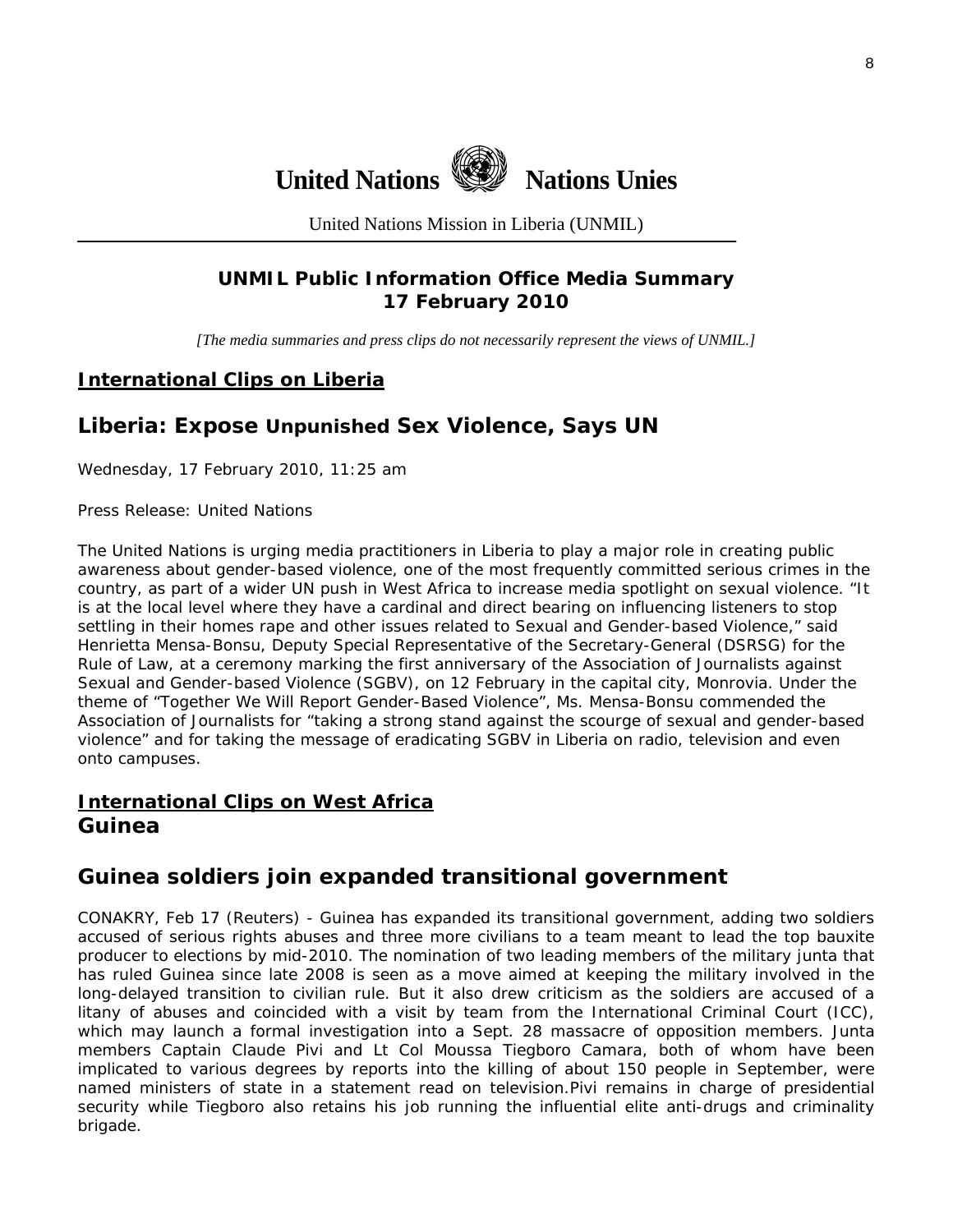## **Ivory Coast**

## **Ivory Coast sees protests against dissolved govt**

The Associated Press Wednesday, February 17, 2010

ABIDJAN, Ivory Coast — Protesters torched a city bus in Ivory Coast's economic capital in the latest daily demonstration of violence since the president dissolved the government last week. Witnesses said 10 young men who identified themselves as opposition supporters forced bus riders off before setting it alight on Wednesday. No one was hurt. Shortly afterward, riot police used tear gas to disperse some 200 protesters marching nearby.

Small opposition protests started Friday, when President Laurent Gbagbo dissolved the government. Opposition Prime Minister Guillaume Soro says he is meeting with all parties to start a new government and to organize presidential elections as soon as possible. Five years after Gbagbo's term ended, Ivory Coast has yet to hold a ballot.

#### **Local Media – Newspaper**

#### **Senate Splits over Residency Clause for Presidency**

(The Inquirer, Liberia Journal, In Profile Daily and The News)

- Division has emerged in the Senate over the Joint Resolution proposing a Constitutional referendum to amend certain provisions of the Constitution.
- The division relates to the controversial residency clause contained in Article 52c of the Liberian Constitution, which provides that no person shall be eligible to hold the Office of President unless that person is resident in Liberia ten years prior to his election.
- The Senate is debating whether to concur with the House of Representatives for the controversial residency clause to be changed to the word 'domicile'.
- During Tuesday's session, seven senators voiced support for the clause to be maintained while four others said the clause should be changed to domicile.
- The Senators said if the clause is maintained it would ensure presidential contestants reside in Liberia, interact with the people, and identify their problems and solutions.
- However, Senator Blamo Nelson warned that if the residency clause is not changed it would affect many Presidential candidates including President Sirleaf.
- Also, the Senate has opened discussion on Article 56(b) to provide for the elections of local Chiefs and City Mayors who may be removed for proof of misconduct.

#### **President Sirleaf in Abuja, Nigeria for ECOWAS Summit**

(Liberian Express and The Inquirer)

- President Ellen Johnson Sirleaf is in Abuja, Nigeria attending the 37th ECOWAS Summit.
- The summit is among other things discussing issues of regional security, energy and transportation.
- Presidential Press Secretary Cyrus Badio said while in Nigeria, the President will also respond to a long-standing invitation from the Abeokuta State University.
- Mr. Badio said the President will also pay a two-day state visit to Ghana Friday and is expected back home Saturday.

#### **Opposition Liberty Party Advances "Compromise" For Threshold Bill**

(The Inquirer and The Analyst)

- The Executive Committee of the main opposition Liberty Party (LP) has proposed what it calls an alternative to resolve the saga surrounding the controversial Threshold Bill.
- The Party in a statement said it was providing this alternative in an attempt to resolve what appears to be an impasse between the two political branches of government.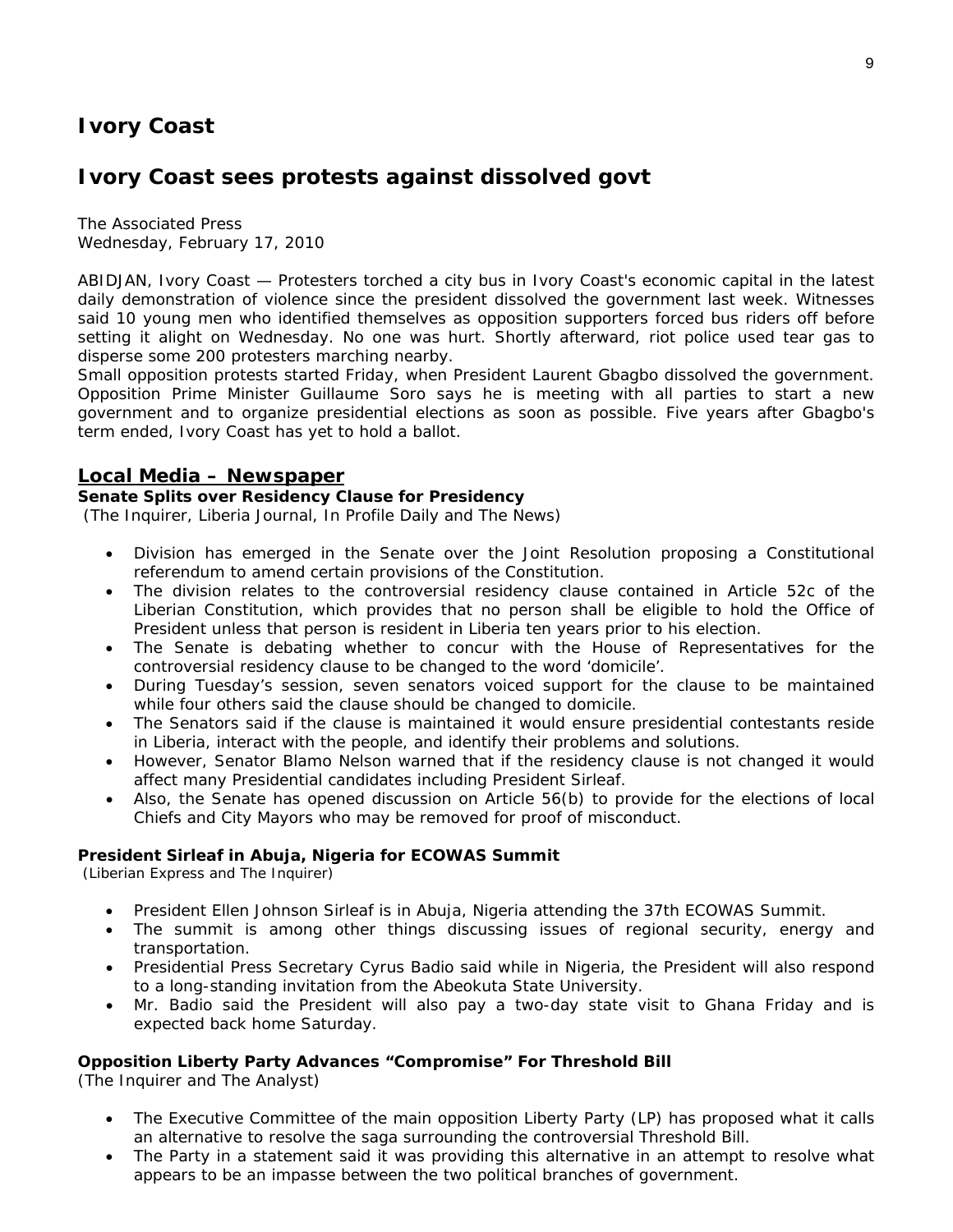• Liberty Party requested that the Legislature accepts the President's limit of 73 electoral constituencies and that the President accepts the Legislature's minimum of two electoral constituencies for each county saying there is a difference of only three electoral constituencies that are at issue not many.

#### **US\$2.4B Israeli Investment for Western Cluster**

(New Democrat)

- Elenilto, a unit of Israel's Engelin-vest Group, will spend US\$2.4 billion developing Liberia's Western Cluster iron ore deposit, according to a Ministry of Lands, Mines and Energy statement.
- The statement also said that the investment will allow Elenilto to produce as much as 1.1 billion metric tons of ore.
- Elenilto was last month awarded the rights to develop the Western Cluster project by President Ellen Johnson Sirleaf.
- As part of the agreement, Elenilto will pay Liberia a one-time fee of US\$25 million and an annual tax equivalent to 21 percent of the company's profit from the deposits, according to the ministry's statement.
- It will also pay US\$3.1 million a year towards community development, the statement indicated.

#### **IMF Deputy Boss Cautiously Optimistic On Recovery**

(Liberian Express, New Democrat and The Analyst)

- The First Deputy Managing Director of the International Monetary Fund (IMF), Mr. John Lipsky, has predicted that Liberia could reach its Heavily Indebted Poor Countries and Multilateral Debt Relief Initiatives (HIPC/MDRI) later this year, a point necessary for it to tackle crucial development initiatives.
- In a statement released following talks with government officials and the private sector, Mr. Lipsky said he based his prediction on continued strong performance.
- The authorities have made significant progress in implementing the triggers to achieve the completion point under the HIPC/MDRI.

#### **Star Radio** *(News monitored today at 09:00 am)* **President Sirleaf Is In Abuja For ECOWAS Summit**

#### **Senate Splits Over Residency Clause For Presidency**

 *(Also reported on Radio Veritas, Sky FM, and ELBC)* 

#### **Liberia May Reach HIPC Completion Point In July…Government Assures**

- Government says it is confident that Liberia will reach the HIPC Completion Point by July this year.
- Deputy Information Minister Cletus Sieh said after the audit of the HIPC required ministries, which include Finance; Lands, Mines and Energy; Education; Public Works and Health and passage of some key legislation, Liberia will reach the HIPC completion point.
- According to Deputy Minister Sieh, some key legislation that needs to be urgently passed are the task and national investment codes of Liberia.
- Mr. Sieh commended the IMF delegation which is currently assessing the country's progress in its search for debt waiver in the tune of about four billion dollars.

#### **LBS Boss Charles Snetter Apologizes For 'Bias' Reportage**

- The Director General of the Liberia Broadcasting System (LBS) has apologized to the Senate amid complaint of biased reportage by the State-owned radio.
- Mr. Charles Snetter said he would ensure that such unfortunate incident does not occur again.
- He particularly made reference to complaint by Margibi Senator Clarice Jah over the refusal of LBS to air her views which represented the opposition.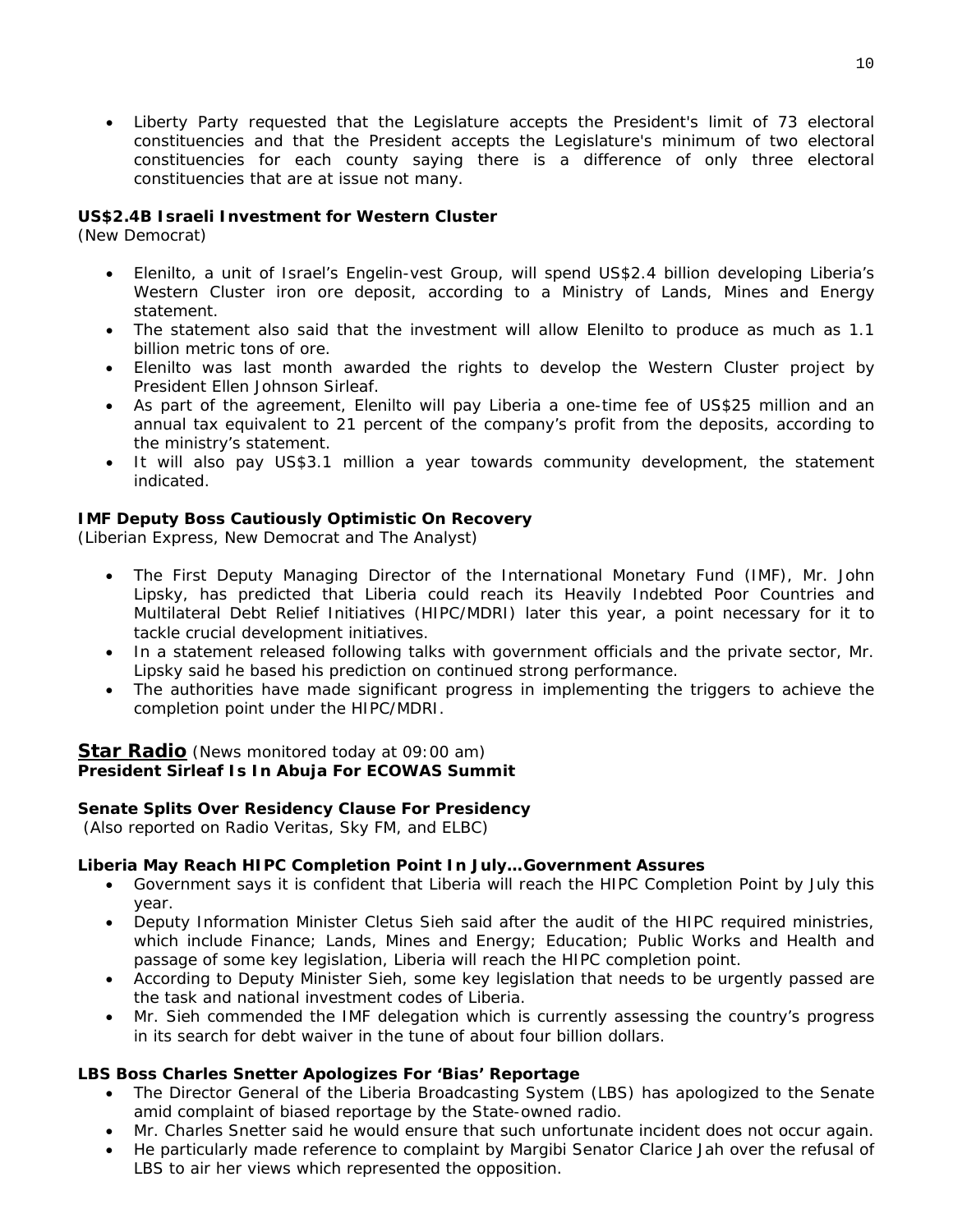• The LBS Director General told the Senate Committee on Broadcasting and Information the situation involving Senator Jah was the issue of technical problem which he described as very unfortunate.

*(Also reported on Truth FM, Sky FM, and ELBC)* 

#### **Trial Of Murdered PPCC Boss Opened Today**

- The Keith Jubah murder trial opened today at Criminal Court A.
- Nine men indicted for allegedly killing Mr. Jubah appeared in court for the first time since their indictment.
- Prosecution in its three-count indictment charged the men with criminal facilitation, criminal mischief and murder.
- The accused were workers of the American Rubber Company, MARCO, which Mr. Jubah managed prior to his death.
- According to the indictees they murdered Mr. Jubah because he deprived them of their benefits and ignored their plight.

 *(Also reported on Radio Veritas, Sky FM, and ELBC)* 

#### **Radio Veritas** *(News monitored today at 09:45 am)*

#### **Margibi Lawmaker Wants Special Committee To Review Constitution**

- Margibi County Senator Roland Kaine is calling for the setting up of a special constitutional review committee to carefully review the Liberian constitution in its entirety.
- Senator Kaine said the constitutional referendum must not be done on the basis of pressing national issues to appease certain political actors.

#### **Truth FM** *(News monitored today at 10:00 am)*

#### **Former Internal Minister Says He Was Never Mandated By The President To Step Down**

- Former Internal Affairs Minister Ambulai Johnson has clarified that he was never mandated by President Ellen Johnson Sirleaf to resign his post.
- The former Internal Affairs Minister who did not mention what he and the President discussed, however pointed out that Presidential Press Secretary Cyrus Badio will have to clarify his statement that he was mandated by President Sirleaf to step down.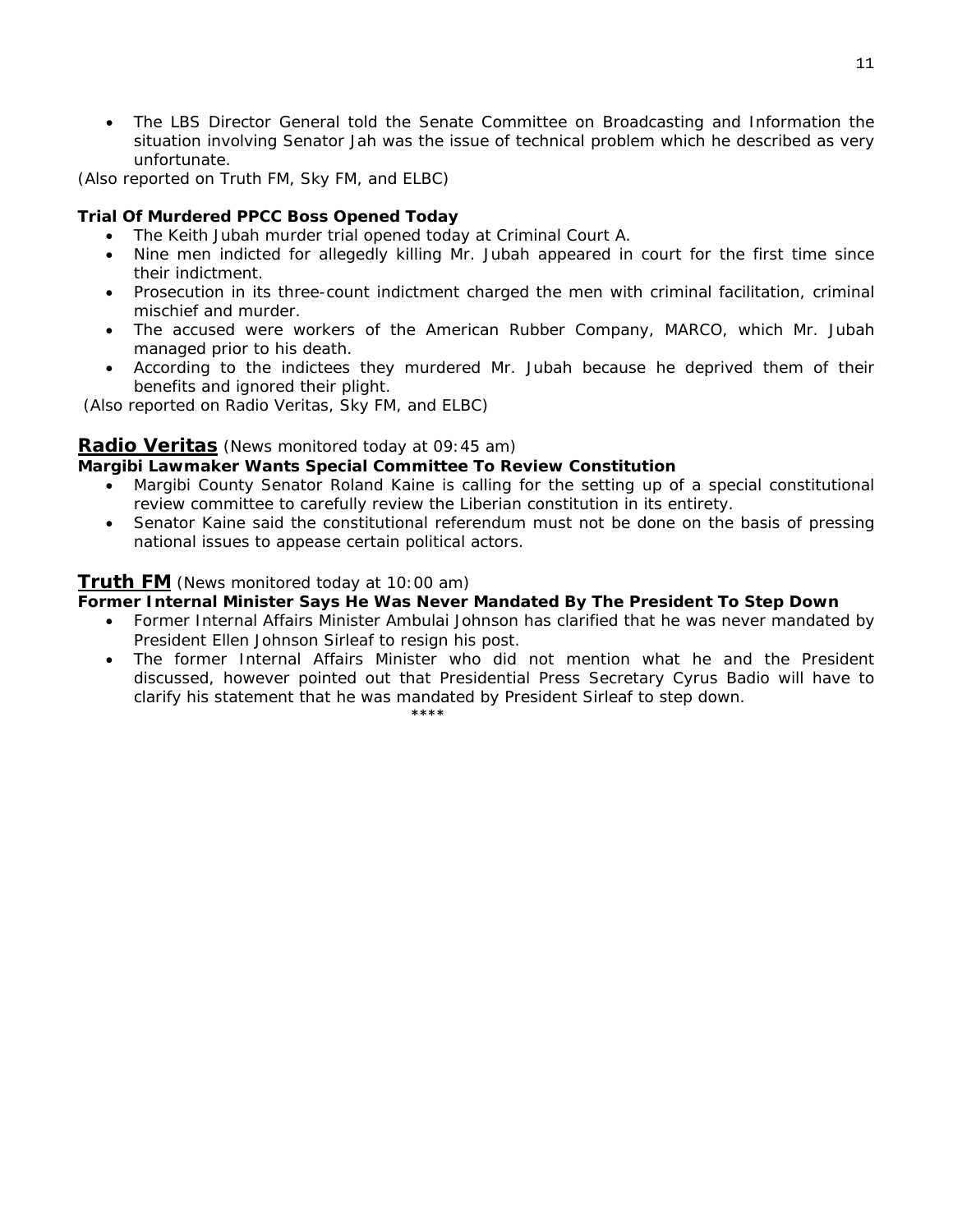## Agence France Presse

Thursday, 18 February 2010

#### **ICC prosecutor arrives in Guinea for massacre probe**

CONAKRY — The deputy prosecutor of the International Criminal Court arrived in Guinea on a threeday visit to assess whether it can try those responsible for a 2009 opposition massacre if the government fails to do so.

Fatou Bensouda is set to visit the Conakry stadium where rights groups say more than 150 people died and 1,200 were injured when troops attacked opponents of Guinea's military junta gathered for a rally on September 28 last year.

The junta says 63 people died.

Soldiers shot, stabbed and beat up protesters and publicly raped women. A UN report said regime leader Captain Moussa Dadis Camara and his aides were responsible for crimes against humanity.

In a brief statement at the airport Bensouda said: "The aim of our visit is to observe what has been done about the painful events of September 28 2009 here in Conakry so that justice should be done to the victims."

She was welcomed by Guinea's Justice Minister Colonel Siba Lohalamou.

The deputy prosecutor will visit military camps and hospitals and meet Guinea's interim President General Sekouba Konate, transitional Prime Minister Jean-Marie Dore, cabinet ministers, judges and representatives of victims' groups, prosecution aide Beatrice le Fraper told AFP ahead of the visit.

"Cooperation is good," she added. "The Guinean authorities were not obliged to show us the places where potential crimes were committed but they have been transparent."

The Netherlands-based ICC said in October it had launched a "preliminary examination" of the violence to determine whether the alleged crimes fell within the court's jurisdiction and whether the facts warranted a full-scale investigation.

To this end, the court has to examine the nature and gravity of the crimes, whether or not there were national criminal proceedings, and the interests of justice in general, said le Fraper.

Guinea is a state party to the founding Rome Statute of the court, the world's only permanent tribunal for the adjudication of genocide, war crimes and crimes against humanity.

It only acts when a member state is unwilling or unable to try individuals accused of serious violations.

A junta-appointed commission this month absolved Camara, who is convalescing in Burkina Faso since a December assassination attempt, of blame over the stadium incident.

Guinea has insisted it has the will and the means to prosecute those responsible for the killings.

"We are going there to tell them that by virtue of the Rome Statute, which they ratified, they are obliged to do so," said le Fraper.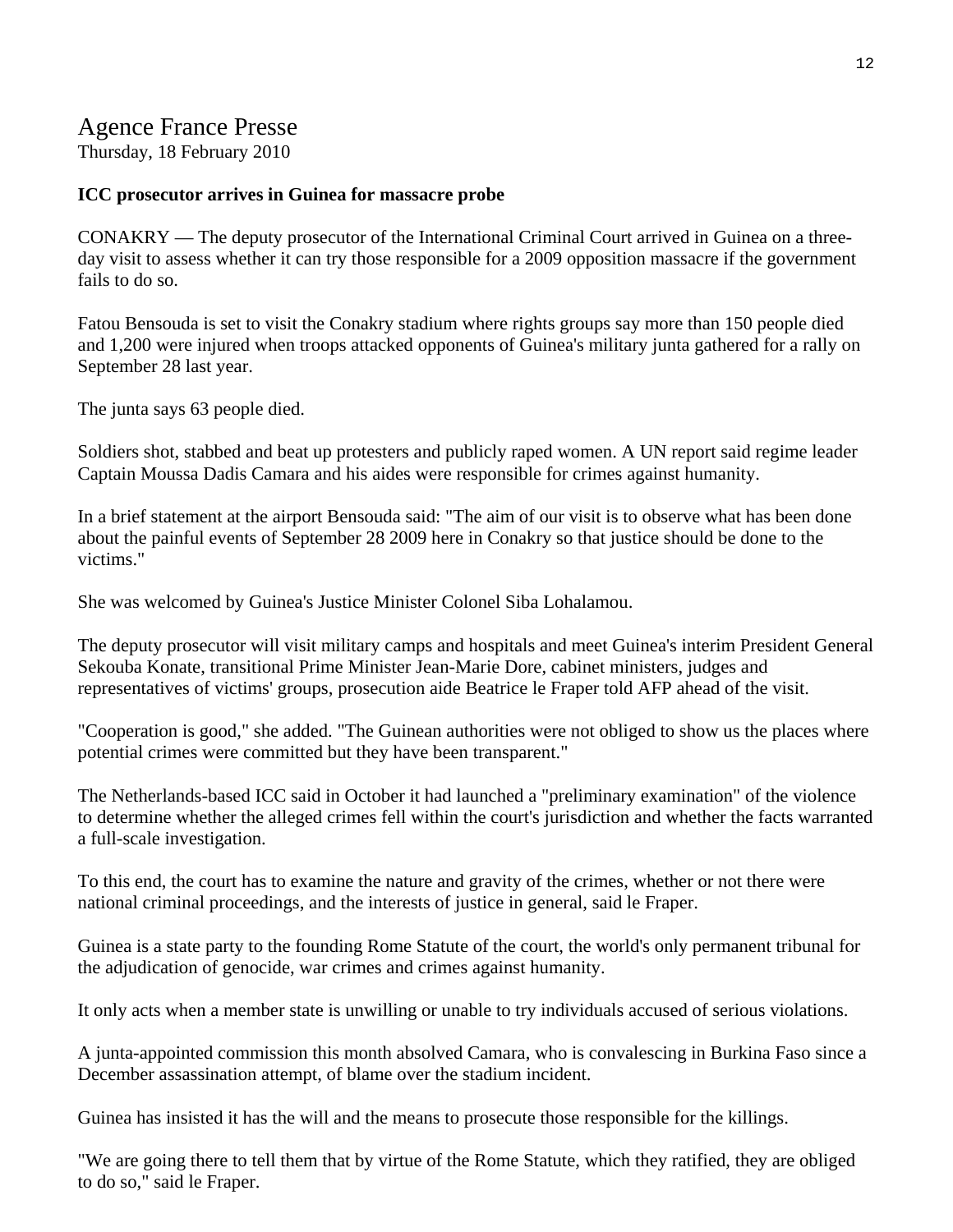News24 Wednesday, 17 February 2010

#### **Another day, another crisis**

#### By Michael Logan

Nairobi - It seems like hardly a day goes by without Kenya's coalition plunging into a crisis, sparking fears that the East African nation will be pitched into a repeat of the tribal violence that followed the disputed 2007 presidential election.

This time, the parties are squaring up over two ministers suspended by Prime Minister Raila Odinga on Sunday pending corruption investigations, only to be re-instated by President Mwai Kibaki a few hours later.

Kibaki said the power-sharing deal did not give Odinga the necessary authority to suspend ministers, further enraging his premier. Ministers loyal to Odinga announced they were staging a cabinet boycott and the attorney general warned of a "political and constitutional crisis".

While such warnings sound ominous, last year saw several blow-ups, including one in which Odinga threatened to call for early elections. But the coalition held together, and analysts feel this time around is likely to be no different.

"I think both parties may not find it strategic for the coalition to collapse," James Shikwati, analyst and CEO of the Inter Region Economic Network, told the German Press Agency dpa.

The fact that the quarrels have focused on issues, although with personalities in the background, and that Odinga and Kibaki's rival tribes have not returned to violence shows Kenya is slowing maturing politically, he said.

#### **ICC investigations**

The larger concern is that the latest round in the ding-dong battle will further hold up Kenya's reform process, which is already limping weakly along.

At least 1 300 people died and hundreds of thousands were displaced during almost three months of violence following the December 2007 poll, which supporters of Odinga accused Kibaki's party of rigging.

Analysts and observers say reforms recommended by independent investigations into the violence including changes to the electoral process, land policy, the police and the constitution - are crucial to avoid violence at the next elections, due in 2012.

Little concrete has been achieved, however, and the government has also avoided setting up a local tribunal to try those accused of orchestrating the violence, forcing the International Criminal Court to begin investigations.

Former United Nations chief Kofi Annan, who brokered the power-sharing deal, warned in December Kenya only had until the end of 2010 to implement the reforms.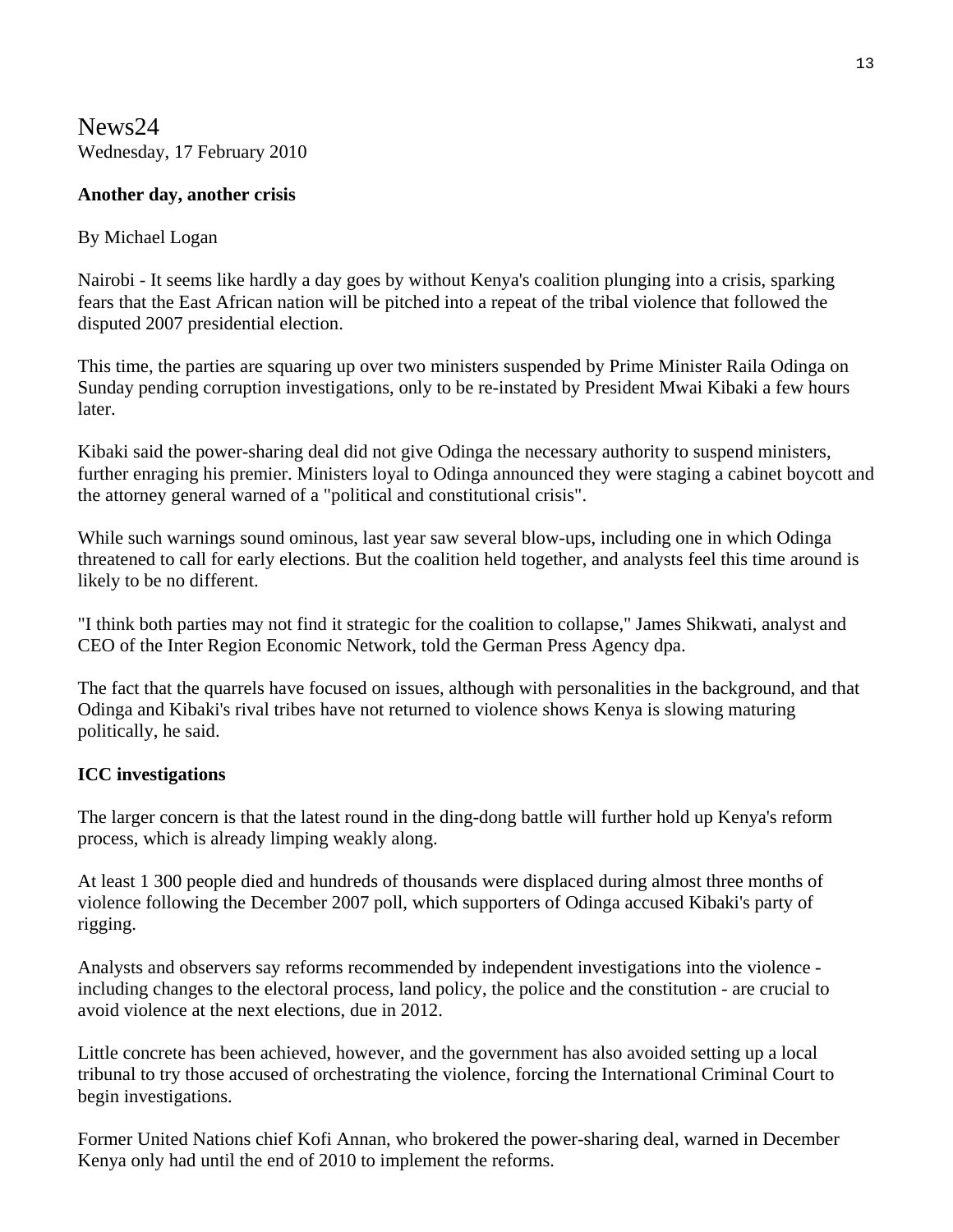#### **Benefits of competition**

"If you go beyond 2010, and basic reforms are not in place, the election in 2012 will cast such a long shadow, there will be such heavy politicking, that I don't think you are going to get anybody to focus on reform," he said at the end of visit to Nairobi.

Less than two months into the year, Anna's warning appears to have gone unheeded.

Shikwati believes the latest battle is part of the electioneering and that by attempting to act on corruption in such a forceful manner, Odinga is carving out his own identity for the 2012 polls.

But unlike Annan, he thinks the political maneuvering could work in Kenya's benefit.

"We should not overlook the benefits of competition, we have two centres who have to compete to show they are working," he said. "I think it is still possible to have reforms finished by the end of the year."

Another problem with the squabbling is that it often overshadows the issue at hand, in this case the corruption that has long blighted the East African nation.

#### **Investigation in scams**

Odinga's move to suspend Agriculture Minister William Ruto, a former close ally, and Education Minister Sam Ongeri was a bold one, as top-level politicians are never brought to book despite being implicated in Kenya's many scandals.

The ministers were suspended pending investigation into scams involving maize and primary school education.

A PricewaterhouseCoopers audit recently revealed that \$26m of government money had been diverted in the maize scam, while government auditors said \$1m went missing from a scheme to provide free primary school education.

Britain and the US have suspended aid to the education programme over the scandal.

Both ministers protest their innocence, but Kenyans are tired of seeing their politicians emerge unscathed from scandals.

Shikwati believes Kenya, led by the media and government, should seize the moment and root out corruption rather than being sucked into political drama.

"I think this is the best opportunity the country has to push focus onto the issue of corruption, rather than power plays," he said.

- SAPA